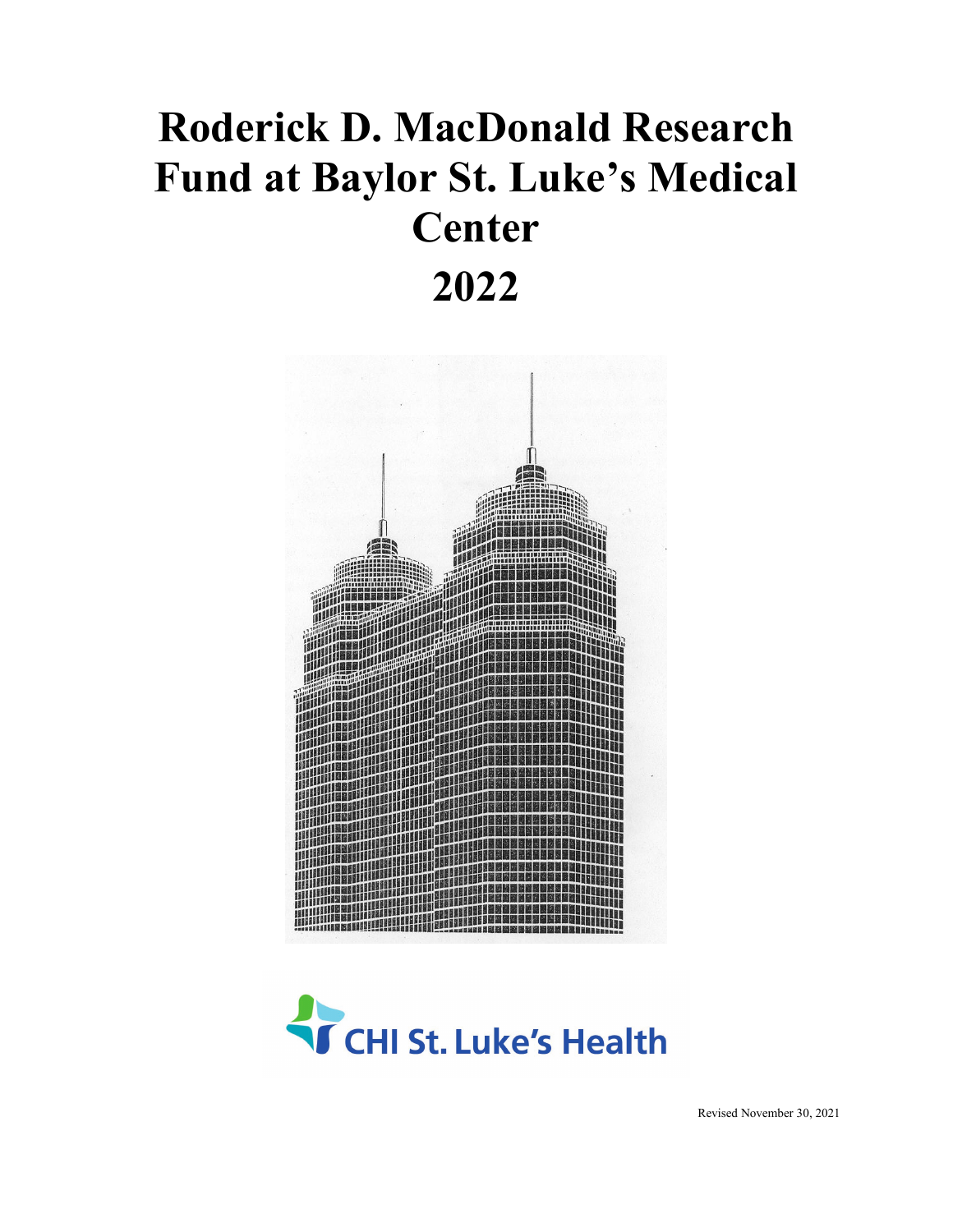#### *MacDonald Research Fund Awards*

The MacDonald Fund customarily makes one type of award for single-year research proposals. Awards are made for a single year, although by sending a letter to the Chair toward the end of year one, a second year no cost extension to the grant will be granted. The purpose of MacDonald support is to facilitate research at Baylor St. Luke's Medical Center and to help investigators working in the St. Luke's environment to develop fundable and creative research programs. Rarely one-year fellowships will be funded when a mentor on the medical staff of St. Luke's has clear institutional plans for the trainee.

**Purpose:** The purpose of the fund is to provide financial support to investigators in conducting original research or in collecting preliminary data that will lead to external funding or improvements in patient care.

## *Funding Guidelines for Research Proposals*

- ♦ Grants up to \$50,000 are available for a one-year period. Smaller grant requests are encouraged to allow multiple grant awards during a meeting. The funds are to be used for supplies, technical, computer and data management.
- ♦ Funds for salaries and fringe benefits of the principal investigator and other co-Investigators must not exceed \$10,000 in total. Equipment less than \$5,000 may be purchased. Use of funds for larger equipment items will not be approved. Rental of special equipment needed for the project is acceptable. Funds ordinarily will not be approved for items for basic office or laboratory infrastructure, such as computers, refrigerators and freezers. It is assumed that the investigator has a pre-existing and functional research environment. Funds for travel, publications and indirect costs (overhead) will not be approved.
- ♦ At the end of the second year after the grant is awarded, the principal investigator must submit an annual report with a detailed accounting of the expended funds. Any funds not expended will be returned to the MacDonald Fund, unless a one-year extension is requested and approved. An extension will not be granted beyond a second year. The reports are graded according to the following factors: presentation of work at a national meeting, publication of results from the studies if the MacDonald Fund is acknowledged, receipt of grants or contracts using the data collected from the funded study, and implementation of improved patient care as a result of the award.
- ♦ The MacDonald Fund Committee anticipates that St. Luke's investigators will be able to carry out innovative research with the encouragement and startup money provided. The funding will allow the completion of a limited scientific study or lead to a more permanent funding base.
- ♦ Members of the BSLMC professional hospital staff or associated investigators are encouraged to submit proposals for research studies. Health care professionals from other institutions with collaborative research projects involving St. Luke's staff members are encouraged to submit applications. The actual clinical investigations must take place within BSLMC and its affiliated institutions or with BSLMC patients.
- ♦ It is expected that awarded projects will lead to presentation, publication and external grant application. On all publications including abstracts reflecting sponsored work, the investigator must acknowledge support from the Roderick D. MacDonald Research Fund at Baylor St. Luke's Medical Center.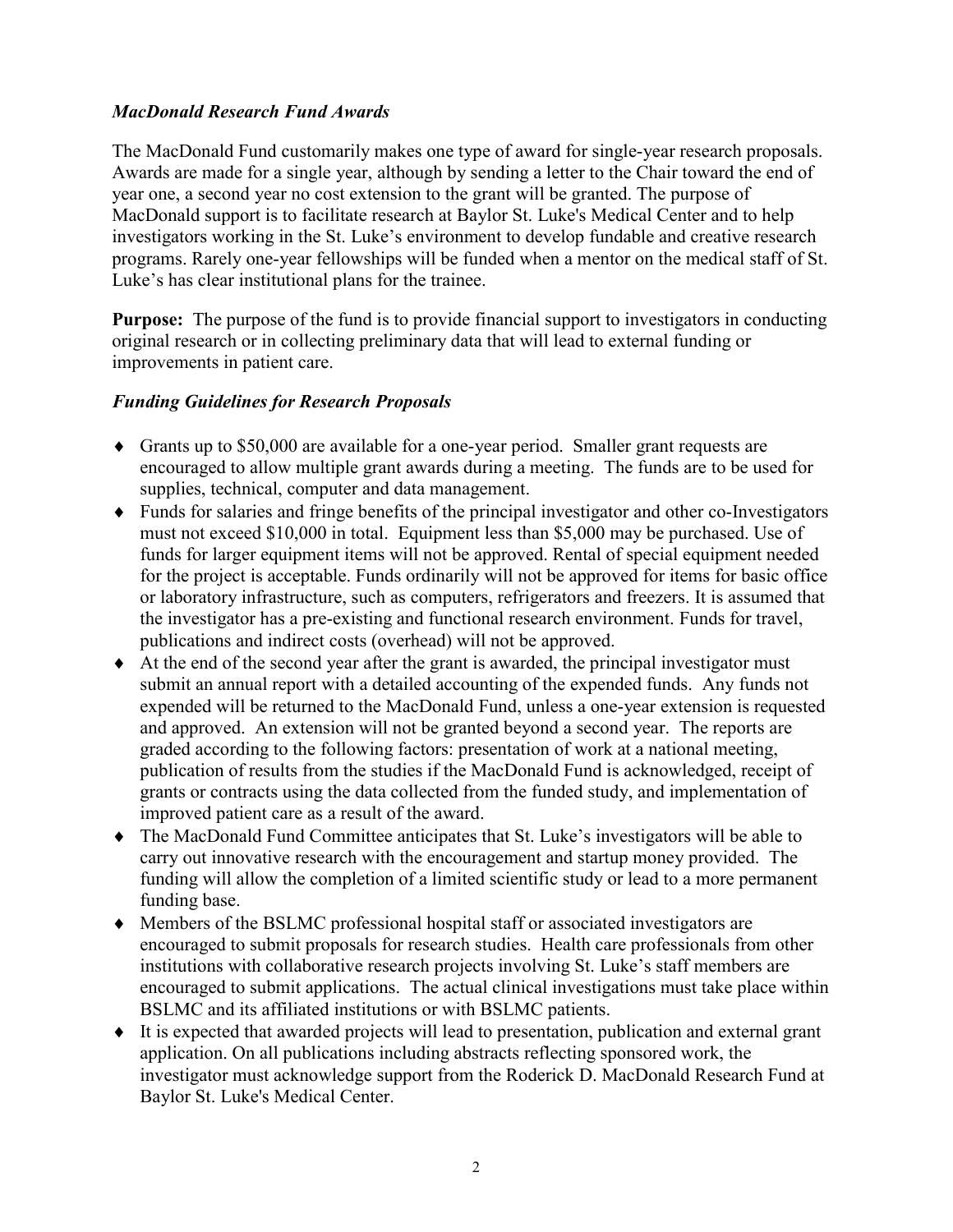# *Priority for Research Proposals Considered by the Committee*

- ♦ The Committee expects that the research proposal focus on hypothesis-driven, original research questions with strong likelihood of completion during the time period of the funding.
- ♦ Proposals are expected to generate preliminary data that could be important to the investigator in efforts to acquire external funding from another, usually national funding agency.
- ♦ The proposal must demonstrate an appropriate sample size to test the hypothesis.
- ♦ Ordinarily research should be carried out at Baylor St. Luke's Medical Center with hospital patients or with biologic materials derived from hospital patients.
- Projects that have clinical application that have the potential to improve the quality of patient care or safety of hospitalized patients at BSLMC, including outcomes research are given highest priority.
- ♦ Research programs with an opportunity to expand project scope by receipt of matching funds from another granting source are of special interest to the committee.
- ♦ Evaluations, surveys or retrospective studies are usually not given sufficient priority to receive funding.

## *Application Process for Research Proposals*

Before the MacDonald Fund will consider a proposal for financial support, an investigator must obtain approval for the research protocol by a St. Luke's-accepted IRB (BRANY, Baylor, UT, CHI, WIRB and others).

- ♦ IRB information can be obtained from the St. Luke's research website at [https://www.stlukeshealth.org/locations/baylor-st-lukes-medical-center/research/conducting](https://www.stlukeshealth.org/locations/baylor-st-lukes-medical-center/research/conducting-research-baylor-st-lukes-medical-center)[research-baylor-st-lukes-medical-center](https://www.stlukeshealth.org/locations/baylor-st-lukes-medical-center/research/conducting-research-baylor-st-lukes-medical-center) or from the Coordinator at (713)798-6064. The website contains guidelines for submitting the protocol for BSLMC administrative review.
- ♦ If partial funding support is available from another source, a copy of the investigator's agreement, and letter of indemnification from the sponsor will be submitted with the IRB application.
- ♦ For proposals from nursing staff members, review and approval must be obtained from the Nursing Research Committee from the Division of Nursing prior to application to the IRB.
- ♦ For projects involving medical record reviews, a request should be made along with a complete description of the study in lieu of a proposal which will also require IRB approval.
- ♦ Following IRB review, the principal investigator receives a letter of notification concerning approval status.

# *MacDonald Application*

The following information is to be included in MacDonald application request:

- ♦ Title of proposal
- ♦ Principal Investigator(s) (*include contact information*)
- ♦ Co-Investigator(s) and Consultants
- ♦ BSLMC Department or Clinical Service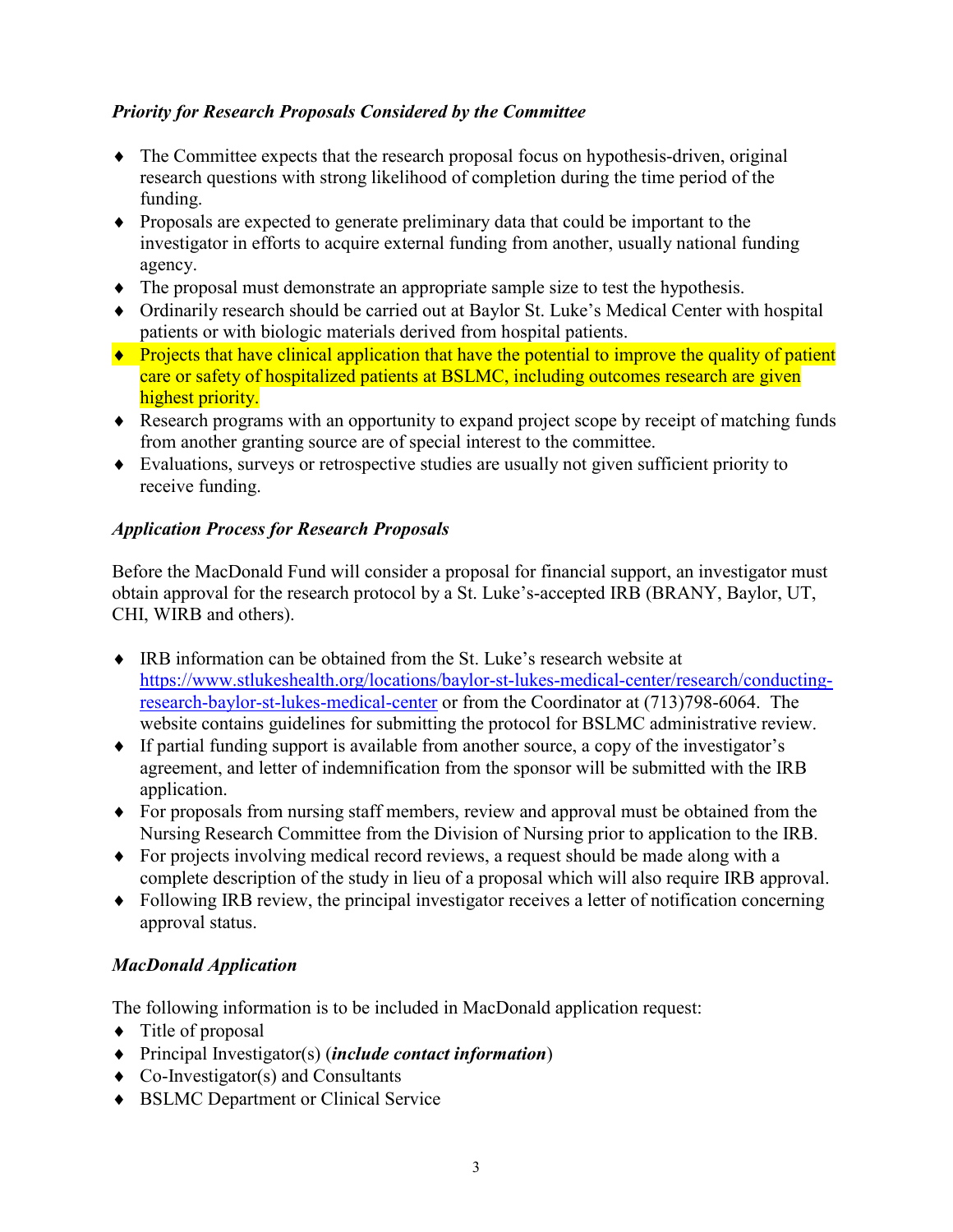- ♦ Sponsoring/Granting Agency (if applicable)
- ♦ Time period for granted funds (maximum 12 months)
- ♦ Costs to subjects, BSLMC and collaborating hospitals or institutions.

The outline of the research proposal will include:

- ♦ Introduction
- ♦ Hypothesis being tested (one sentence)
- ♦ Lay Abstract that includes a brief summary of background, study methods, expected outcome and potential importance of the project using lay terminology and concepts.
- ♦ Background and Preliminary Studies
- $\bullet$  Study design
- $\triangleleft$  Sample size calculation
- ♦ Method of data analysis
- ◆ Relevance to St. Luke's patient care
- ♦ Informed consent procedure
- ♦ Budget and budget justification
- ♦ Plans for project development for future research grant application.
- ♦ Other external grant or contract applications for this project.
- ♦ Biographical sketch (not to exceed two pages) for each PI and Co-PI that contains: name, current position, education/training, positions/honors, selected peer review publications, and other research support

The application should be limited to four pages or less in length, with additional appendices to support the proposal. **Deadlines for submitting proposals are January 7, March 7, May 7, August 7 and November 7, 2021.**

Submissions are online only – paper copies are no longer required. Link to online application: <https://orit.research.bcm.edu/R5T80IF3WH2/BSLMCResearchFund/Default.aspx>

For administrative questions, please contact the Coordinator at (713)798-6064  $(\text{areguiv@bcm.edu})$ , and for scientific and technical issues please contact the Chair of the MacDonald Fund Committee, Herbert L. DuPont, MD, (713) 500-9366, [\(HerbertDuPont@comcast.net\)](mailto:HerbertDuPont@comcast.net).

Office Address: Herbert L. DuPont, MD c/o Angie Esquivel Office of Clinical Research 6501 Fannin, NA332A Houston, TX 77030

#### *Approval Process and Receipt of Funds*

The MacDonald Fund Committee meets 5 times per year, normally within three weeks after proposal deadlines, to review proposals for financial support. Investigators will be given the opportunity to discuss their proposal briefly with the membership and answer questions posed by the Committee. Principal Investigators (PI) are not required to meet with the Committee to answer questions about the proposal but if the committee has important questions about methods,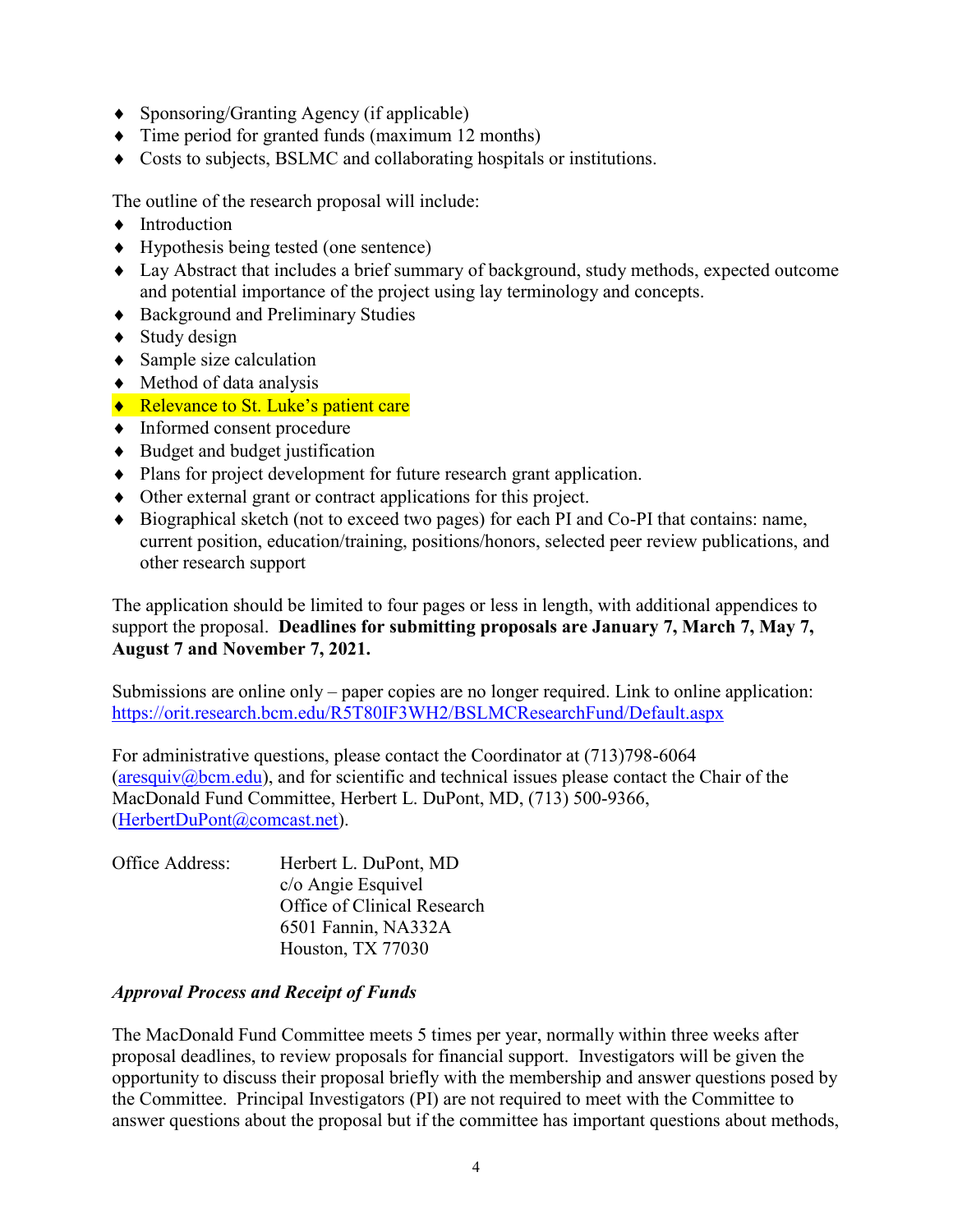consideration of the proposal will be postponed until the next meeting when the issues can be addressed.

- ♦ For all submitted awards, a letter will be sent to the PI from the committee chair within two weeks of the meeting indicating whether the proposal was approved with requested level of support or with a reduced budget, whether it was approved without funding or if the proposal was not approved.
- ♦ For proposals not approved, the PI will be informed about major committee concerns. If the committee feels the proposal could possibly be improved to meet an approvable status with funding, this may be included in the letter.
- $\bullet$  Once a protocol is approved, the investigator will receive  $\frac{1}{4}$  of the total award.  $\frac{1}{2}$  of the budget will be paid when the PI has made successful progress on the project and makes the request. The final ¼ of the budget is paid when the project is well underway and the PI is assured of completing the project.
- ♦ PIs of all approved and funded proposals must submit an annual report on the progress of the research while the funding is active and on the first anniversary after termination of funding.
- ♦ Any assets acquired during research will remain the property of Baylor St. Luke's Medical Center at conclusion of the research. Investigators are advised to keep all receipts and supporting documentation for a period of at least two years, since all grants are subject to audit.
- ♦ The PI may obtain approval of carrying over funds to the second year by writing the MacDonald Fund Chair requesting a no-cost extension. In no circumstances will funds be available beyond two years.

# *MacDonald Research Fellowship*

Under special situations where there are institutional plans for the applicant, the MacDonald Fund Committee may approve support for a one-year research fellowship. The research planned must be scientifically important and the institution (either St. Luke's Hospital or Baylor College of Medicine) must have plans for grooming the fellow for a later full time research position. Fellow candidates planning research dealing with quality of medical care or patient safety will be given special consideration. The application should be in greater detail than for a standard MacDonald grant proposal and must include a career development plan with plans for education and future grant applications.

- ♦ The fellowship is in the amount of \$50,000 per year for one year. A majority of the dollars are to be used to pay the fellow's salary with remaining funds available to cover the costs for laboratory supplies, travel, etc.
- ♦ Equipment and indirect costs (overhead) are not allowable expenses.

# *Application Process for a MacDonald Research Fellowship*

Acceptable applicants are individuals who have completed their clinical training or who are interrupting their clinical training to carry out a research fellowship.

♦ The research fellow must have a M.D., DO or Ph.D. degree.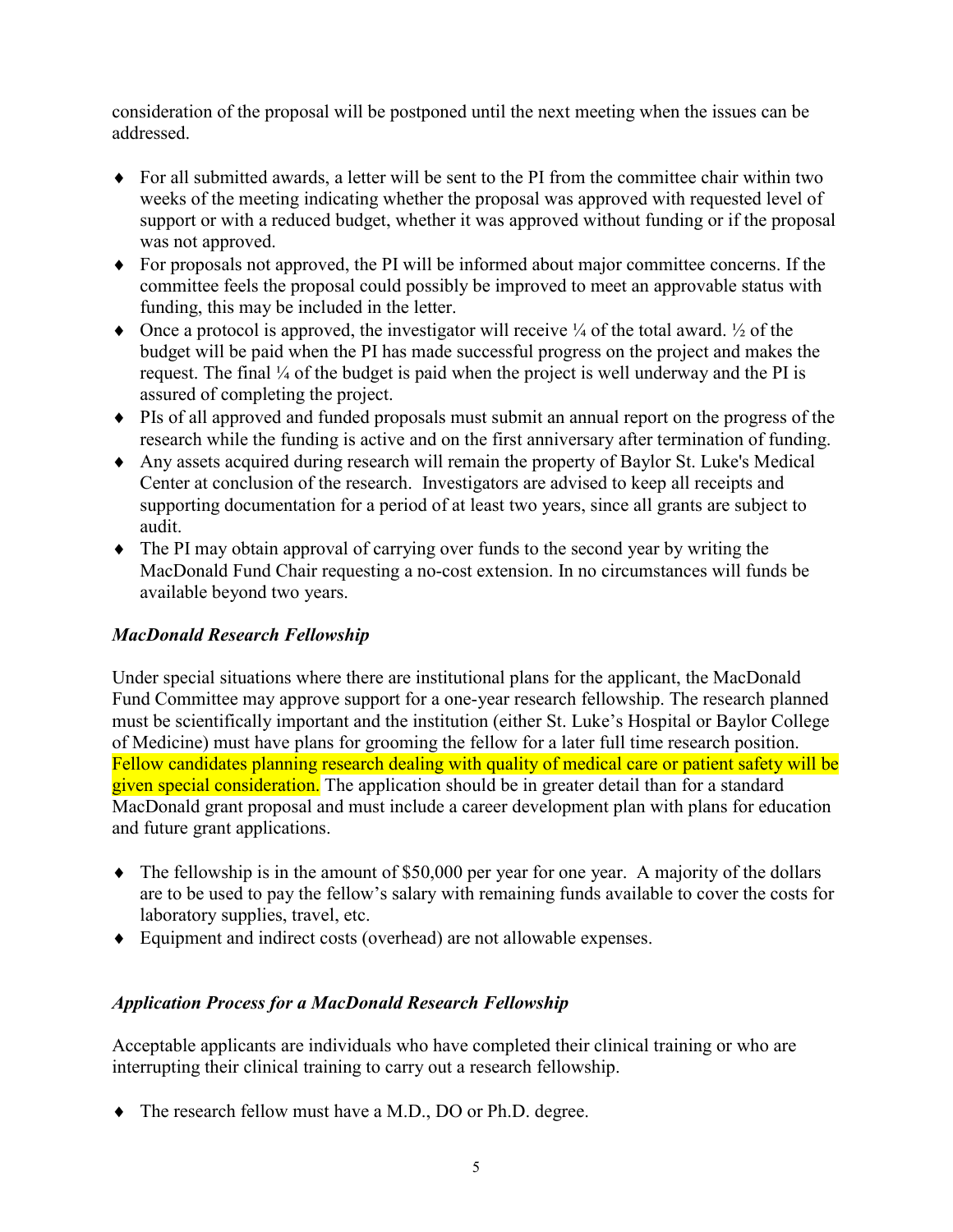- ♦ The research fellow will be required to spend at least 90% of their time conducting research under supervision at BSLMC. Private practice or employment outside the scope of the clinical research project during the time of the award or clinical training is not allowed.
- ♦ Mentors are limited to support for one fellow at a time. Priority is given to hospital areas not previously supported when candidates of equal caliber are being evaluated. The MacDonald Committee recognizes that an award may need to be made up to 18 months before the research fellowship is to begin.
- ♦ The application must identify career development plans and institutional plans for the fellow after the period of training. A letter from the division, department or unit head describing institutional plans is advised.

## *Application Process*

The following information should be provided by the applicant's mentor in the application request:

- Name of the fellow candidate
- ♦ Fellow's mentor at BSLMC
- ♦ One-page description of research
- ♦ Brief plan for the individual once the fellowship is completed
- ♦ Fellow's and Mentor's *Curriculum Vitae* and list of publications.

The candidate will be evaluated on a number of factors:

- ♦ Background and potential for growth
- ♦ Scientific merit of the program to be undertaken
- ♦ Track record of the mentor
- ♦ Future institutional plans for the candidate.

The research fellow must submit scientific data for publication in a peer-reviewed journal during the time of the fellowship. The candidate also must list themselves as a Roderick D. MacDonald Research Fellow at Baylor St. Luke's Medical Center in all correspondence and publications. **Deadlines for submitting applications are January 7, March 7, May 7, August 7, and November 7, 2021**.

Submissions are online only – paper copies are no longer required. Link to online application: <https://orit.research.bcm.edu/R5T80IF3WH2/BSLMCResearchFund/Default.aspx>

For administrative questions, please contact the Coordinator at (713)798-6064  $(\text{areguiv@bcm.edu})$ , and for scientific and technical issues please contact the Chair of the MacDonald Fund Committee, Herbert L. DuPont, MD, (713) 500-9366, [\(HerbertDuPont@comcast.net\)](mailto:HerbertDuPont@comcast.net).

| Office Address: | Herbert L. DuPont, MD       |
|-----------------|-----------------------------|
|                 | c/o Angie Esquivel          |
|                 | Office of Clinical Research |
|                 | 6501 Fannin, NA332A         |
|                 | Houston, TX 77030           |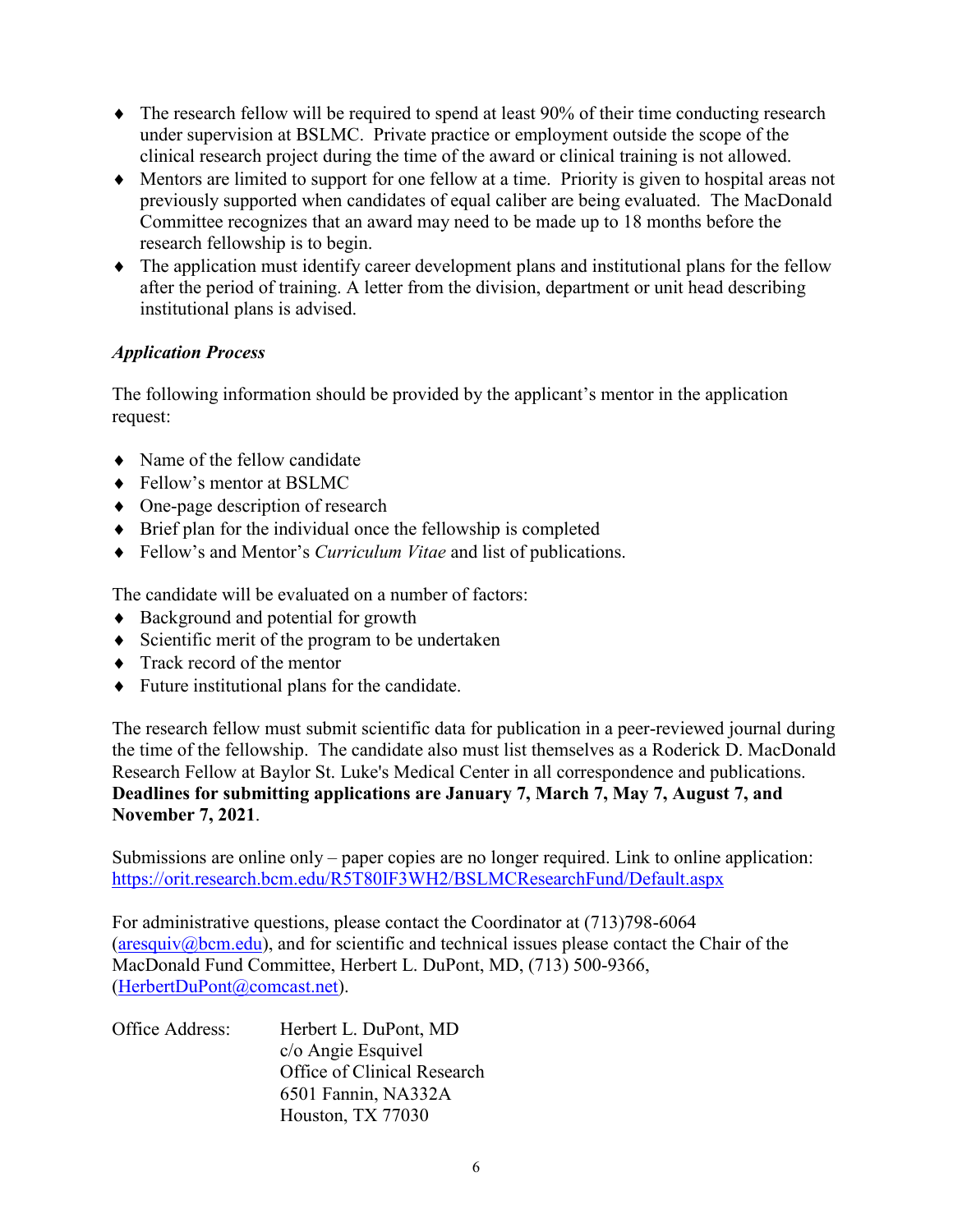# *Approval Process*

The MacDonald Fund Committee meets 5 times per year, normally within three weeks after proposal deadlines, to review proposals for financial support.

- ♦ Once a fellowship is approved, the mentor will submit an annual report on the progress of the fellow on the first anniversary after termination of funding.
- ♦ Mentors are advised to keep all receipts and supporting documentation for a period of at least two years, since all grants are subject to audit.
- ♦ Mentors for research fellowships will receive a letter within two weeks of the quarterly Committee meeting which will detail approval status and level of funding for research proposals.
- ♦ The research fellow will acknowledge the Roderick D. MacDonald Research Fund and Baylor St. Luke's Medical Center on all presentations and publications of research supported by these funds.

## *Final Report*

A final report is due within two years of the granting the award and the following information is required:

- ♦ Project title, award number, and investigator name
- $\bullet$  Brief description of the project
- ♦ Detailed results obtained with MacDonald support including all available tables and figures
- ♦ Summary of major findings in bullet form
- ♦ List of all formal presentations of data obtained through MacDonald support including copies of published abstracts
- ♦ List of all publications of data including copies of published papers and typed manuscripts in press
- ♦ Indicate plans for project and how data obtained will be used in the future including plans for application for Federal grants and contracts and grants with Industry
- ♦ If you have applied for or obtained a funded grant as a result of MacDonald funding, please detail this.
- ♦ Accounting of funds (unused funds must be returned)

*Baylor St. Luke's Medical Center and Texas Medical Center researchers derive great benefit from The Roderick Duncan MacDonald General Research Fund. The MacDonald family's contribution to the research efforts of the hospital is providing seed money for a number of significant research protocols conducted at BSLMC. The Roderick Duncan MacDonald General Research Fund gratefully accepts additional gifts to further advance the research efforts of*